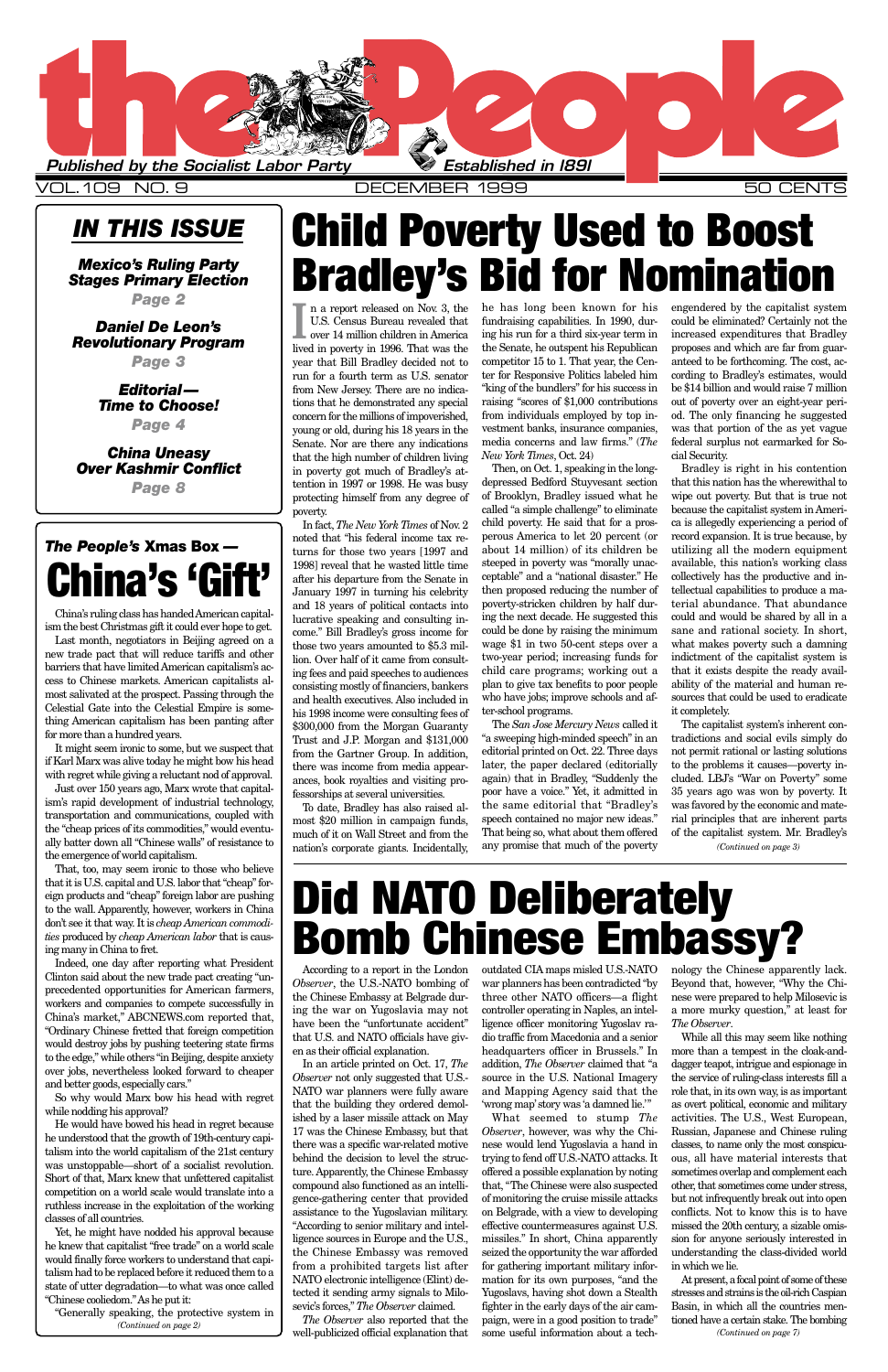new twist in the electoral charade unfolding in Mexico—a primary election within the Institutional unfolding in Mexico—a primary election within the Institutional Revolutionary Party, or PRI—has been acclaimed as an opening toward democracy.

The PRI has ruled that hapless country for 70 years. Of the 58 million registered voters in Mexico, 8 million cast ballots in the recent primary to determine which of four PRI wheel horses would run for the "imperial" presidency in the year 2000. Francisco Labastida, an economist, former governor of Sinaloa and recently federal interior minister, won the election with over 4 million votes.

Labastida was reputedly the choice of now current President Ernesto Zedillo, who, in an effort to bolster the sagging credibility of the party, decided to refrain from the practice of *dedazo*, or fingering (naming) his successor, as was always the practice before.

Fully supporting this farce is the Mexican version of the AFL-CIO, the Mexican Confederation of Workers, or CTM, and an affiliate, the Revolutionary Confederation of Workers and Peasants, which, appropriately enough, has the acronym, CROC. (Indeed it is!)

The CTM's role in the scheme of Mexican capitalism's rule grew out of legislation initiated during the presidency of Lazaro Cárdenas. His regime, from 1934 to 1940, shackled the Mexican working class to the CTM in an arrangement whereby the political state functioned as the reput-



ed arbiter in all of labor's disputes with capital.

"For most of seven decades of the PRI's rule, the unions have had cozy relations with the government," *The Economist* noted. "They have assured labor peace in difficult times, and votes at elections. In return, their leaders have gained high political office, and wealth." The magazine added that Fidel Velázquez "provided the PRI's system with a vital element of continuity"—preventing "labor unrest practically single handedly."

Fourteen points established so-called labor peace by requiring consideration for "demands of the workers within the margin offered by their economic possibilities"—the space between a rock and a hard place. In Cárdenas' words, the government would function as "arbitrator and regulator of the life of society," a concept embodied in fascist ideology known as "corporatism." Hence, the company that the company union was employed by was the Mexican state. Thus, the PRI created an impregnable bastion of support within the union hierarchy that has for many a presidential sixyear term past delivered up a docile working class.

Cárdenas began to collect on this arrangement when he asked "the labor organizations...[for] consistent cooperation in seeking agreements before going out on new strikes...." Inasmuch as a number of unions had deserted the CTM, including the socalled communist union, the notorious U.S. Stalinist Earl Browder was dispatched to Mexico to urge "solidarity" in the face of the rising fascist menace and to urge them to rejoin the CTM.

This was good news to Fidel Velázquez, who, for 53 years until his death at the age of 97 in 1997, was the undisputed boss of the CTM. This posturing phony solidified the link to the PRI in 1947, coinciding with

his change of the CTM slogan from "For a Classless Society," to the chauvinist "For the Emancipation of Mexico." He acquired the reputation as "a lackey for the interests of the government in collusion with big

business." His sellouts were on a par with

those of the AFL-CIO. The effects of those sellouts are graphically depicted in an article in *The Economist* of Oct. 23. Therein are shown two graphs. One is labeled "Docile, Total number of strikes." It shows a decline of from about 90 in 1995 to 22 in 1999. The other is entitled "Downbeat, Mexican average real wages, Sept. 1994 = 100." Real wages plummeted from 100 to 72 from 1994 to 1999.

If Giuliani is fortunate enough to be elected as New York's next U.S. senator next year, he can join the rest of the Republican Neanderthals in the Senate. It will be a club of kindred spirits.

### *By B.B.* **Mexico's Ruling Party Stages Primary Election**

Now leadership of the CTM has been assumed by Leonardo Rodriguez Alcaine, one of Velázquez's former henchmen—and it's "business as usual." Rodriguez fell right in line with support of Labastida.

Whether the Mexican working class can emerge from the brewing cauldron of poverty, crisis and social unrest gripping the country remains to be seen. One thing is certain, the downward spiral of capitalist society must impel their progressive forces in lifting society upward or their impoverishment will seek that intolerable limit.

### *By B.G.*

New York City Mayor Rudolph W. Giuliani has cultivated the image of the macho-man, tough-on-crime, tough-on-everyday-annoyances mayor who is making life in the city happier for everybody. Those who have felt his heavy-handed "justice" are the welfare recipients, hot dog vendors, jaywalkers, double-parkers, drivers of cars that block the intersections, and the squeegee men who pounce on cars stalled in traffic, clean their windshields and then demand a payment.

Now the mayor has found some new wretches to feel his wrath. He is threatening to drive the homeless out of city-operated shelters unless they shape up and find a paying job somewhere. Otherwise, he will dump them onto the streets and dump their children into foster care.

The homeless are often profoundly disturbed emotionally, and as a consequence are unable to provide for themselves and

their families. Some are women fleeing from abusive husbands and seeking a safe shelter for themselves and their children. Some are addicts needing intensive help to work their way out of this problem. Others are already working, but not earning enough to move into private housing, or even into city-sponsored housing.

According to Mary Brosnahan, director of the Coalition for the Homeless, 40 to 50 percent of those in homeless shelters are there "by reason of social dysfunction." For nearly 20 years, this group has been recognized as needing long-term help from the city's homeless program.

According to Ms. Brosnahan, "That's the group that Rudy is trying to carve out, target, eliminate, frankly, from the protection of emergency bedrock shelter. And that chills me to the bone because it's exactly that group that is the most difficult to deal with, and that will wind up on the street." Already, the mayor has cracked down on welfare recipients, demanding that they find paying jobs to pay for their welfare income. These jobs are often dead-end jobs that lead nowhere and train the welfare recipients for nothing permanent. Some are jobs cleaning the streets, but without the protective clothing and gloves that regular city Sanitation Department employees use, and without the same pay scale. This is the same pattern that Giuliani is seeking to fasten on the people in the homeless shelters—work for little or nothing in a city job (replacing a union employee) in order to pay for your keep or else get a "real" job somewhere on your own—and quick! Giuliani is preparing to run for U.S. senator from New York because, by law, he cannot succeed himself as mayor and he

wants another high-profile job. He is mak-

ing trips throughout the state bragging about how he has cut the city welfare role by more than 400,000 people. But he does not tell his admiring audiences that twothirds of these 400,000 were children. And he doesn't tell about the bungles that threw families off the welfare rolls improperly. Martin Oesterreich, commissioner of Homeless Services, readily admitted that mistakes were made in throwing some families unfairly off the welfare rolls, and he fears that the same thing might happen with families in homeless shelters.

## **New York Mayor Wants To Dump the Homeless**

### **. . . China's 'Gift'**

these days is conservative, while the free trade system works destructively. It breaks up old nationalities and carries antagonism of proletariat and bourgeoisie to the utmost point. In a word, the free trade system hastens the social revolution. In this revolutionary sense alone...I am in favor of free trade."

The Socialist Labor Party cannot stop world capitalism from creating even more misery on a global scale than it already has. Only the working class can do that. What the SLP can do, however, is hasten the day when workers will come to the realization that they must act to end capitalism and build socialism. The SLP can do that *provided*it receives the full support of all those who appreciate the urgency of the times and the need to spread the socialist message.

One way to help the SLP in that work is to contribute to *The People's* annual Xmas Box fund. Please use the coupon on page 6 to help us alert the working class to what capitalism has in store for them and what they must do to prevent it.

the People

### the People **P.O. Box 218, Mountain View, CA 94042-0218**

### ❑ **\$2 for a 6-month subscription;** ❑ **\$5 for a 1-year sub** ❑ **\$11 for a 1-year sub by first-class mail**

|                                                                             | __ PHONE ______________ |
|-----------------------------------------------------------------------------|-------------------------|
|                                                                             | APT.                    |
|                                                                             |                         |
| Make check/money order payable to The People. Allow 4–6 weeks for delivery. |                         |
|                                                                             |                         |

### Abolition of Poverty

By Daniel De Leon

An examination of capitalism and its philosophical "justifications" as presented by a Jesuit priest. Contrasts socialism's materialist conception of history with class society's "idealism."

72 pp.—\$1.25 postpaid

NEW YORK LABOR NEWS P.O. Box 218 Mtn. View, CA 94042-0218

### **Read the Paper That's** In a Class by Itself. **The Working Class.**

### Read the People.

*(Continued from page 1)*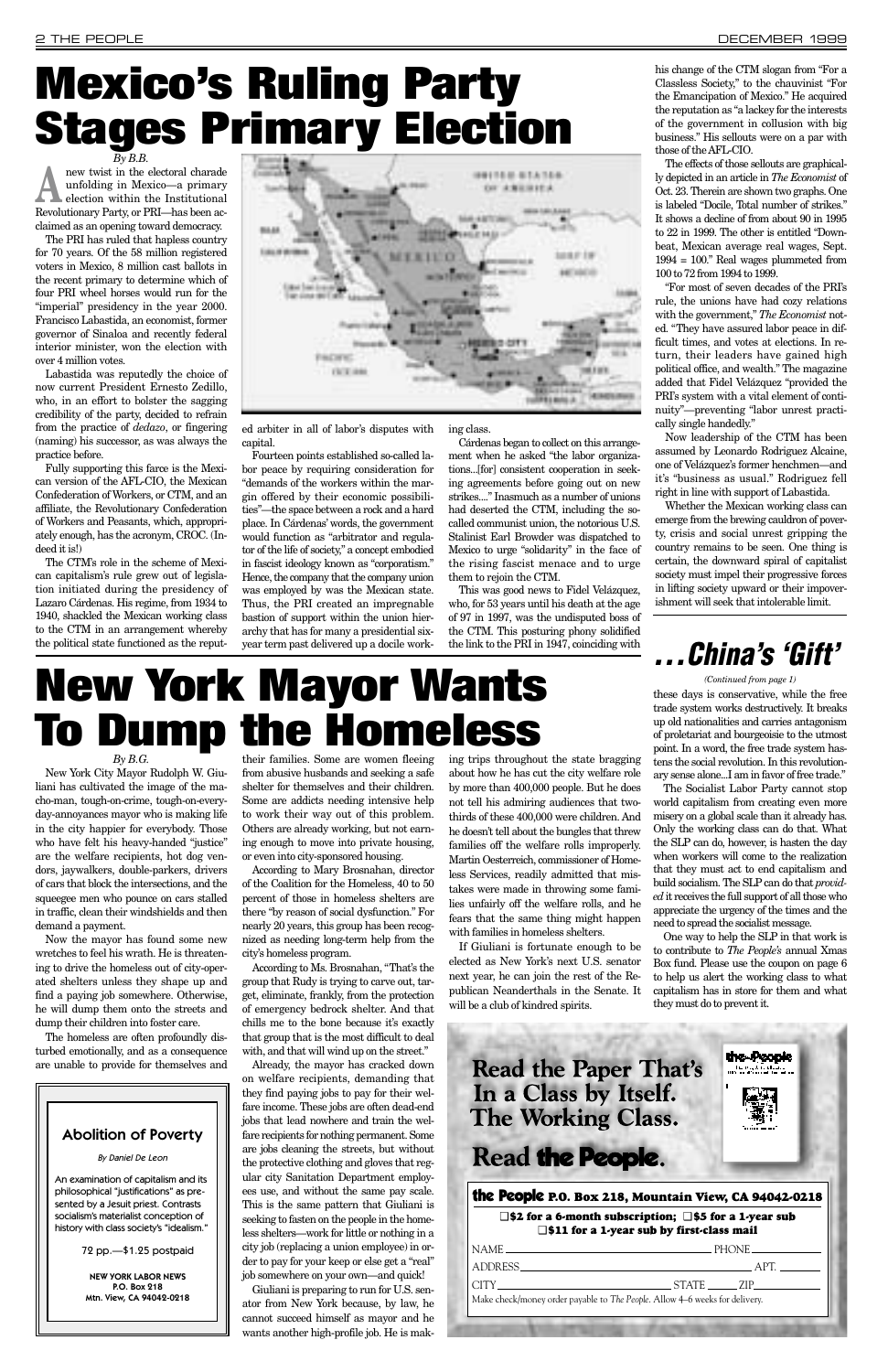**The Socialist Labor Party describes**<br>itself as *Marxist-De Leonist*. It is<br>*Marxist* because it is based on the itself as *Marxist-De Leonist*. It is *Marxist* because it is based on the fundamental principles of scientific socialism—the law of value, the materialist conception of history and the class struggle—and because it aims to achieve the Marxist goal of a free and democratic society where class rule and the ruthless exploitation of human labor for private profit are ended.

It is *De Leonist* because its clear-cut tactics and well-defined understanding of the socialist goal and how to achieve it are, to a very large extent, the work of Daniel De Leon.

De Leon, who was born 147 years ago December 14, was editor of *The People* from 1892 until his death in 1914. It was during the first 13 years of this period that what is now rightly called the *De Leonist program* for achieving the Marxist goal was fashioned with the hammer of Marxist science on the anvil of American experience and American political and economic conditions.

### **Socialists Are Revolutionists**

The SLP is a *revolutionary* party. It holds that capitalism has outlived its usefulness to humanity and now causes more harm than good. Therefore, the goal of the SLP is to end capitalism and to establish socialism. It does not aim at "improving" capitalism or at patching it up. That is the aim of reformers and so-called social democrats, some of whom seem to think of socialism as a purified or decontaminated version of capitalism. Not so the SLP.

"We Socialists are not reformers; we are revolutionists," said De Leon. "We do not propose to change forms. We care nothing for forms. We want a change of the inside of the mechanism of society...." (*Reform or Revolution*)

### **Revolutions Are Constructive**

Some people think of revolutions as violent and destructive things. All revolutions have their destructive side, of course, but that is incidental to their purpose.

Revolutions aim to replace the old with the new, what is outworn and reactionary with what is new and conducive to progress.

The French Revolution, for example, aimed at destroying the tyranny of monarchy because that was necessary to build a new and more democratic form of government. Our own American Revolution aimed at ridding our country of rule by a foreign tyrant because that was necessary to establish a new government on the principle that government should be based on "the consent of the governed."

Revolutions occur when it becomes apparent that things cannot go on as they are. Those in power rarely see it that way. Their resistance to change has most often been the source of what is mistakenly called "revolutionary violence," but what in truth has most often been *reactionary violence*—the last-ditch effort of a ruling class to keep its power. Again, our own American Revolution offers an illustration.

Had the English withdrawn their army when the 13 colonies declared that they "are and of right ought to be free and independent states," who believes the colonists would have attempted to invade England for the sake of delivering their revolutionary blow? The idea is as ridiculous as it would have been impractical, but it is enough to show that violence and revolution are not two words that mean the same thing. As De Leon explained: "Reform means a change of externals; revolution peaceful or bloody, the peacefulness or the bloodiness of it cuts no figure whatever in the essence of the question—means a change from within."

The Marxist-De Leonist program of the SLP is revolutionary because it aims at a fundamental "change from within." An important feature of that program is the stress it lays on *peaceful* and *civilized* methods. This feature is deserving of special emphasis for several reasons.

### **'Legality' and Revolution**

The SLP recognizes, for example, that in countries having neither a bill of rights nor a constitutional amendment clause, force

and violence may be the only avenue left open to the oppressed masses. In the United States, however, the right to preach and teach the need for a fundamental social change is still guaranteed by the Constitution's first amendment, and the right of the people to bring about such a revolution is embodied in the Constitution's amendment clause, Article V.

"The amendment clause in the Constitution," wrote De Leon, "is the legalizing of revolution."

Among anarchists, romanticists and "radicals" of various stripes, it has always been the fashion to sneer at tactics that are legal. Under certain historic conditions illegal tactics were called for. Therefore, reason the anarchists, et al., illegality is an essential feature of revolutionary activity even where conditions favor legal tactics.

It was Frederick Engels who supplied the incisive answer to the anarchists. Writing in *Neue Zeit* in 1892, Engels asserted that it was a "fact that at this moment it is not we whom 'legality kills.' On the contrary, it works very nicely for us so that we would be fools to do it violence so long as things go the way they do." Three years later, in his introduction to Karl Marx's *Class Struggles in France*, Engels said: "The irony of history turns everything upside down. We, the 'revolutionists,' the 'upsetters,' we thrive much better with legal than with illegal means in forcing an overthrow. The parties of order, as they call themselves, perish because of the legal conditions set up by themselves."

### **Civilized Methods**

However, neither De Leon nor the SLP ever made a fetish of legality. De Leon made this clear in the remarkable series of editorials—printed in the pamphlet *As to Politics*—dealing with anarcho-syndicalist attacks on the political action clause in the preamble to the constitution of the original Industrial Workers of the World (IWW). One of De Leon's antipolitical correspondents had repeatedly referred to the alleged "legal" methods advocated by *The People*, whereupon De Leon replied:

"*The People* is not troubled with the thought of 'legality.' *The People* planted itself upon the principle of 'civilization.'....Political action is the civilized, because it is the peaceful method of social debate and of ascertaining numbers."

Earlier, in his great speech explaining the preamble of the original IWW (*Socialist Reconstruction of Society*), De Leon said: "Inestimable is the value, dignified the posture of the political movement. It affords the labor movement the opportunity to ventilate its purposes, its aspirations and its methods, free, over and above board, in the noonday light of the sun, whereas otherwise, its agitation would be consigned to the circumscribed sphere of the rat hole. The political movement renders the masses accessible to the propaganda of labor; it raises the labor movement above the category of 'conspiracy'; it places the movement in line with the spirit of the age, which, on the one hand, denies the power of 'conspiracy' in matters that not only affect the masses, but in which the masses must themselves be intelligent actors, and, on the other hand, demands the freest of utterances. In short and in fine, the political movement bows to the methods of civilized discussion: *it gives a chance to the peaceful solution of the great question at issue*."

### **Workers Must Organize Industrial Power**

The Socialist Labor Party still aspires to this *peaceful solution*. It recognizes, as De Leon did, that the capitalist class is ruthless and that it has an infinite capacity for chicanery. It understands, therefore, that although the socialist ballot is "a weapon of civilization" and "the emblem of *right*," it cannot by itself cause the capitalists to relinquish their property and privileges. Behind the ballot the working class must be organized industrially. It must be united in a union that aspires to socialism and is prepared to back up the ballot by taking and holding all the means of social production and by locking out the out-voted capitalists.

This is the De Leonist, and hence also the Marxist, program for a peaceful revolution in America; that is, it is the program that offers the greatest latitude for a peaceful revolution. It is based squarely upon the revolutionary heritage of our country and the revolutionary principle embodied in its Constitution, and it thereby offers the revolution the maximum protection of law and tradition while gathering its forces. However, while the De Leonist program raises the hope of peaceful revolution, it is also one that provides against all eventualities, including the eventuality that the capitalists may, without allowing the socialist vote to be registered, launch a St. Bartholomew's night against the workers, and by a campaign of terror seek to fasten a totalitarian despotism upon them. While stressing peaceful and civilized means, De Leonism also stresses the vital role of the Socialist Industrial Union—the workers'power.

### **De Leon's Goal: A New Society**

The goal of the Socialist Labor Party, and the goal of all who are emancipated from capitalist ideology and who aspire to a free and sane world, is a society where the workers may have democratic control of their tools and products. De Leon's concept of a government based on industrial constituencies provides shape and definition to this goal. That program, calling for political action backed up by the power of the Socialist Industrial Union, provides the American workers with the Marxist tactics for reaching it.



*The People* (ISSN-0199-350X), continuing the *Weekly People*, is published monthly by the Socialist Labor Party of America, 156 E. Dana St., Mountain View, CA 94041-1508.

Periodicals postage paid at Mtn. View, CA 94042. Postmaster: Send all address changes to *The People*, P.O. Box 218, Mountain View, CA 94042-0218. Communications: Business and editorial matters should be addressed to *The People*, P.O. Box 218, Mountain View, CA 94042-0218. Phone: (650) 938-8359. Fax: (650) 938-8392.

Production Staff: Donna Bills, Ken Boettcher, Genevieve Gunderson, Nathan Karp. Robert Bills, acting editor.

Access *The People* online by using our gopher on the Internet at gopher.slp.org:7019 or set your browser to http://www.slp.org. Send email to: thepeople@igc.apc.org.

Rates: (domestic and foreign): Single copy, 50 cents. Subscriptions: \$5 for one year; \$8 for two years; \$10 for three years. By firstclass mail, add \$6 per year. Bundle orders: 5-100 copies, \$8 per 100; 101-500 copies, \$7 per 100; 501-1,000 copies, \$6 per 100; 1,001 or more copies, \$5 per 100. Foreign subscriptions: Payment by international money order in U.S. dollars.

### **Political and Economic** (*The People*, Dec. 31, 1899)

Says the *Citizen and Country*:

"Man is the most ferocious of all animals. A hyena will kill its kind in anger or in a battle over food; but man is the only creature under heaven that goes forth with a full stomach to kill thousands of his fellow creatures with whom he has no quarrel and whom he has never seen."

From which the only inference is that ferocity is more of a human than a beast feature; which is absurd. But it is not simply the absurdity of the zoology or the greater absurdity of the idea that shocks; either were of comparatively little importance. The really shocking feature of the utterance is the false sociologic principle that it points to, to wit, that the seat of the social evils, complained of by humanity, is the heart of the race. It is this absurd principle that the wind-jamming reformer has in mind when he preaches against "greed" as the cause of all evil, and it is that very absurd principle that the sanctimonious capitalist seizes upon when he urges people to first improve human nature, and then, after it has been improved, vote the capitalist system down—leaving the capitalist class, of course, all the while in quiet possession and enjoyment of the fruits of unimproved human nature. Man is not the most ferocious of all animals. What man is is a being gifted with foresight. Want is an immediate suffering; the lowest as well as the most highly developed animal feels that; to satisfy the prompting of want is the moving spring of all animals. But "fear of want" is an equally pressing ill; that ill most animals do not feel; they seem not to be endowed with the foresight requisite therefore; not foreseeing want, where none presses upon them, most animals care not for the food that they have no immediate use for. Man, endowed preeminently with foresight, is preeminently subject to the torture of the "fear of want," and that torture has a sharper talon than want itself: to the physical, the mental force is added. In his acts of refined and unrefined

cannibalism, man but proceeds from the material basis of material needs.

Human nature, meaning the impulses of man, are reflections of his material groundwork. *—N.K.*

## **Daniel De Leon's Revolutionary Program**

"war" will suffer the same fate.

While the extent of childhood poverty per se invites attention and comment, it is not only relevant, it is obligatory, to point out that the standard of living of American workers as a class, and consequently of their families, is well below what it could be considering the productivity of the American working class. And that productivity would be even greater when the duplication, waste and anarchy of capitalist production for profit are replaced by socialist cooperative production for use. *—N.K.*

## **. . . Bradley**

*(Continued from page 1)*

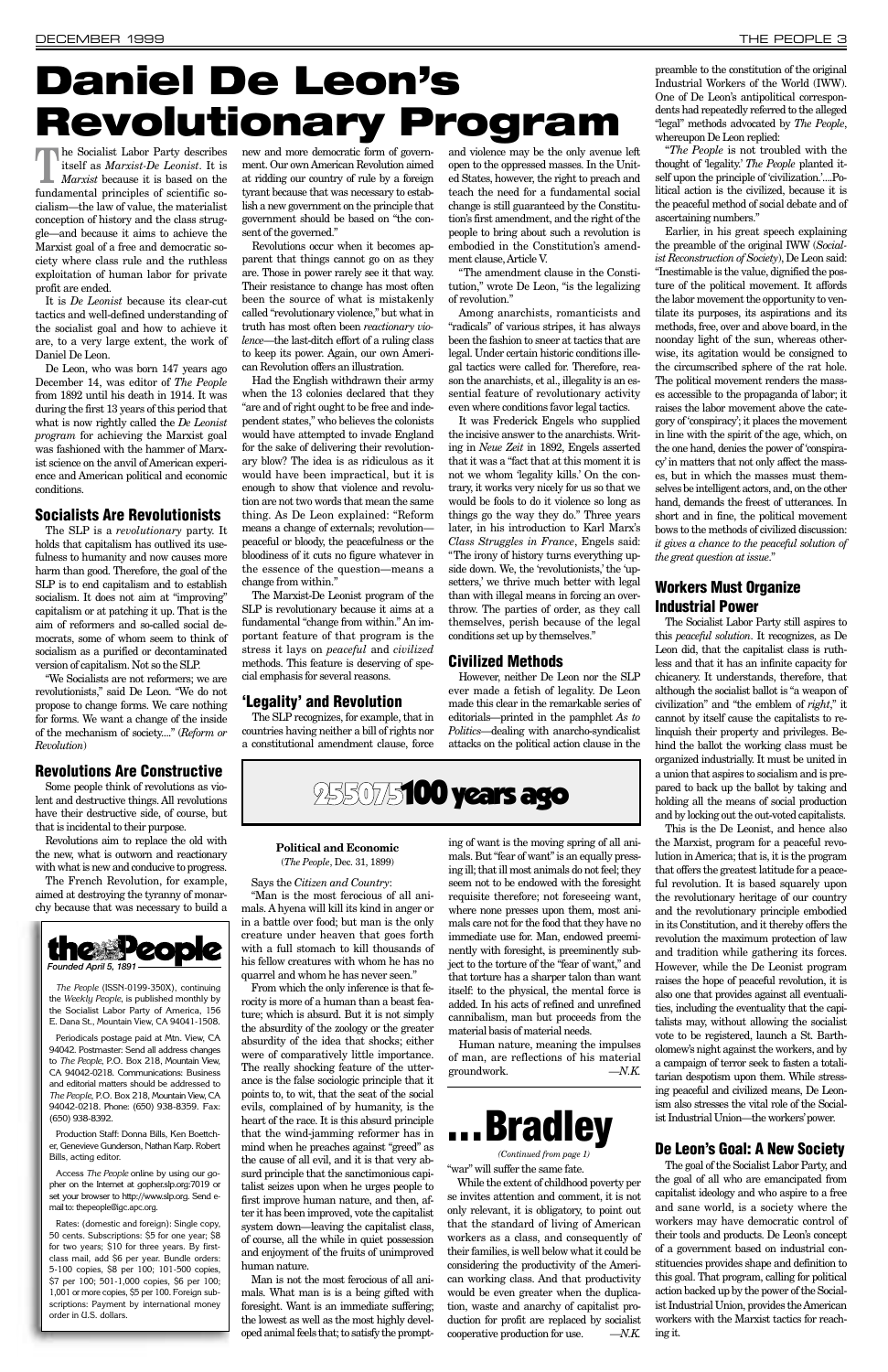A variety of groups claiming to represent the interests of workers have plans to stage a massive protest in Seattle on Nov. 30 to coincide with the opening day of the Third Ministerial meeting of the World Trade Organization (WTO). The WTO is the organized advocate of international capitalist elements who support "trade liberalization policies," or "free trade," and the arbiter of conflicts over the terms of GATT—General Agreement on Tariffs and Trade.

Free trade, of course, is a misnomer. There is nothing free, open or accessible about trade under capitalism. Trade under capitalism is the capitalists' concern, not the workers' concern, and the capitalists aim to keep it that way.

Capitalist trade is competitive, and that goes regardless of what "free trade" or "protective" measures may be in place at any given time. It is not a matter of swapping this for that—of a fair and open exchange—but of sticking it to *them* before they stick it to *us*. Protective tariffs and free trade are merely different sides of the economic club political states wield against "the competition" when trying to advance the international interests of their respective ruling classes.

Workers have no more say over any of this than they have over anything else that does not belong to them. Workers do not own the state or the industries, and they have no meaningful say over either of them. Occasionally, however, it serves the interests of capitalists who do own the industries to make it appear that they have nothing but the workers' interests at heart when what they really want is to escape being on the receiving end of the club of international capitalist competition. At bottom, this is what the Seattle protest is all about.

Many groups have issued calls for workers to come to Seattle to join the protest, most of them under the guise of protecting jobs, protecting the environment or "socially responsible investing." The Web site of the Seattle WTO-Mobilization Against Corporate Globalization says, "We are a group of international, national and Seattle groups who have come together to oppose the destruction of people and environment that untrammeled free trade promises." It encouraged workers "to come to Seattle to be counted in our call for the involvement of civil society in the assessment of the impact of the WTO on people, governments and the environment." The AFL-CIO, through its Web site, spoke of working families coming together "at Seattle's Memorial Stadium to make their voices heard for new rules to make the global economy work for working families." "This," said the AFL-CIO, "is the best opportunity working families have had in decades to change the rules for international trade and investment and stop the global race to the bottom." Is it really?

Even if the WTO meeting—or the demonstrations outside—*were* the "best opportunity...to change the rules for international trade and investment," such changes couldn't do much for workers. This is not to deny that some basic U.S. industries are shipping production and jobs overseas

and cloaking themselves in the dress of their supposed "foreign" competitors. Nor is it to deny that international capital, "untrammeled" by any sort of regulation, is likely to more rapidly reduce our remaining forests to barren landscapes and speed up other environmental degradation. Domestic capital has done a pretty good job of both all by itself. Lest we forget, American capitalism was built behind a wall of 19th-century protective tariffs, and that was the century in which it stripped most of our forests and much of our other natural resources away.

Likewise with massive dislocations of workers. These, too, are a feature of the *capitalist system*, not merely a side effect of one trade policy that would be absent under another trade policy.

Not many capitalists today cry out for protective tariffs to keep foreign commodities off U.S. markets. That is because American capitalism, by and large, is more competitive than its foreign rivals. It is more competitive because American labor, on the whole, is still the most productive on Earth, which is only another way of saying that American capital exploits American labor more efficiently than any of its rivals.

There are exceptions, such as the steel industry, of course, and where deemed expedient the government has made, retained or restored certain protective measures. However, that is no foundation for the conclusion that such measures protect American jobs. Sticking to steel, according to the refrain sung by the AFL-CIO and steel capitalist duo, the 10,000 steelworkers who lost their jobs over the last year would not have lost them if not for Japanese and other foreign steel being "dumped" onto the American market.



Fact is that over the last 25 years or so, the U.S. steel industry has done everything it could to replace its entire steel producing plant with new technology specifically designed to eliminate jobs, reduce labor costs and place itself on a more competitive basis, i.e., to make its steel as cheap and dumpable as any cheap and dumpable steel could be. And in the doing, it turned large sections of Ohio, Pennsylvania and other states of the "industrial corridor" into a "Rust Bowl" that was the graveyard, not only for outmoded plants, but for tens of thousands of jobs in the steel, iron and ancillary industries. American steel simply wants to become more competitive in world trade. That means improving productivity, which means kicking workers out of jobs. Workers lose either way. The choice for workers is not free trade or protection. The choice is between capitalism and socialism. It is between continuing as wage slaves yoked to capitalist interests and building a movement to reconstruct society on truly democratic lines. It is high time that American workers stopped protesting the effects of capitalism. It is past time for them to recognize their revolutionary mission as a class, and to shake off the blinders that make them play things in the hands of a manipulative and self-interested class of social parasites. *—K.B*

RYAN, "CYBERSPACE"—You wanted to know if the fascists and Nazis of Italy and Germany were Socialists. The answer is that they were not.

Some of the most important differences are:

1) Fascists and Nazis glorify the political state, whereas Socialists call for its abolition and the creation of an entirely new form of government—an industrial or economic democracy.

2) Fascists and Nazis appeal to racial prejudices and scapegoat racial minorities—particularly Jews—to explain away social problems. Socialists, however, reject all forms of racism and call upon the workers of all countries to unite. Contrast fascist and Nazi appeals to race conceit to the famous lines from the *Communist Manifesto*—"Workers of all countries, unite! You have nothing to lose but your chains. You have a world to gain."

There are many other differences that separate Socialists from fascists and Nazis. The latter support capitalism, a system under which a small minority of the population own and control the things everyone needs to feed, house and clothe themselves—the economy, for short. Mussolini even called his ideal the "Corporate State." Socialists oppose capitalism and its private (and sometimes government) ownership of the means of production, communication, transportation, etc.

The fact that the German Nazis used the word socialist in the name they gave to their party frequently confuses people. It certainly did a lot to confuse many workers in Germany. To understand what socialism really means, however, it is necessary to read some of the things that Karl Marx, Frederick Engels and Daniel De Leon wrote on the subject. The SLP has a recommended reading list you may want to take a look at. Visit our Web site (www.slp.org) and tap on "The SLP's Publishing Arm, New York

Labor News." There you will find "Socialism for Beginners," which includes a brief statement on some pitfalls to avoid when learning about socialism and the list of recommended reading mentioned.

M.H., "CYBERSPACE"—The answer to your question is that there is no connection between the Socialist Labor Party and the Socialist Workers Party. The SLP was organized in 1890 and is the original party of socialism in America. The SWP, which was set up in 1928, is an offshoot of the Communist Party.

Our archives (and those of many other political organizations and trade unions) are on deposit with the State Historical Society of Wisconsin. Although there are certain restrictions on use of the archives, a large portion of them are open to researchers. The State Historical Society of Wisconsin can be contacted on the World Wide Web at www.shsw.wisc.edu.

R.H., "CYBERSPACE"—You use the phrase "human nature" as if you know what it means, even though you contradict yourself.

Whatever is human nature must apply to all human beings. It cannot apply to some and not to others and still be human nature.

You say, for example: "In every civilization there [have] always been rich and poor." Was it human nature to be rich, or was it human nature to be poor? Obviously it could not be both and still be human nature.

You contend that "there will always be greedy and corrupted people," suggesting not only that greed and corruption are a part of human nature, but that such impulses as generosity, selflessness, honesty and a host of other positive attributes violate human nature. If that is true, how do you explain acts of selflessness, self-sacrifice and honesty? How do you

### **Time to Choose!**

### what is socialism?

Socialism is the collective ownership by all the people of the factories, mills, mines, railroads, land and all other instruments of production. Socialism means production to satisfy human needs, not, as under capitalism, for sale and profit. Socialism means direct control and management of the industries and social services by the workers through a democratic government based on their nationwide economic organization.

Under socialism, all authority will originate from the workers, integrally united in Socialist Industrial Unions. In each workplace, the rank and file will elect whatever committees or representatives are needed to facilitate production. Within each shop or office division of a plant, the rank and file will participate directly in formulating and implementing all plans necessary for efficient operations. Besides electing all necessary shop officers, the workers will also elect representatives to a local and national council of their industry or service—and to a central congress representing all the industries and services. This all-industrial congress will plan and coordinate production in all areas of the economy. All persons elected to any post in the socialist government, from the lowest to the highest level, will be directly accountable to the rank and file. They will be subject to removal at any time that a majority of those who elected them decide it is necessary. Such a system would make possible the fullest democracy and freedom. It would be a society based on the most primary freedom—economic freedom.

For individuals, socialism means an end to economic insecurity and exploitation. It means workers cease to be commodities bought and sold on the labor market and forced to work as appendages to tools owned by someone else. It means a chance to develop all individual capacities and potentials within a free community of free individuals.

Socialism does not mean government or state ownership. It does not mean a state bureaucracy as in the former Soviet Union or China, with the working class oppressed by a new bureaucratic class. It does not mean a closed party-run system without democratic rights. It does not mean "nationalization," or "labor-management boards," or state capitalism of any kind. It means a complete end to all capitalist social relations.

To win the struggle for socialist freedom requires enormous efforts of organizational and educational work. It requires building a political party of socialism to contest the power of the capitalist class on the political field and to educate the majority of workers about the need for socialism. It requires building Socialist Industrial Union organizations to unite all workers in a classconscious industrial force and to prepare them to take, hold and operate the tools of production.

You are needed in the ranks of Socialists fighting for a better world. Find out more about the program and work of the Socialist Labor Party and join us to help make the promise of socialism a reality.



*(Continued on page 6)*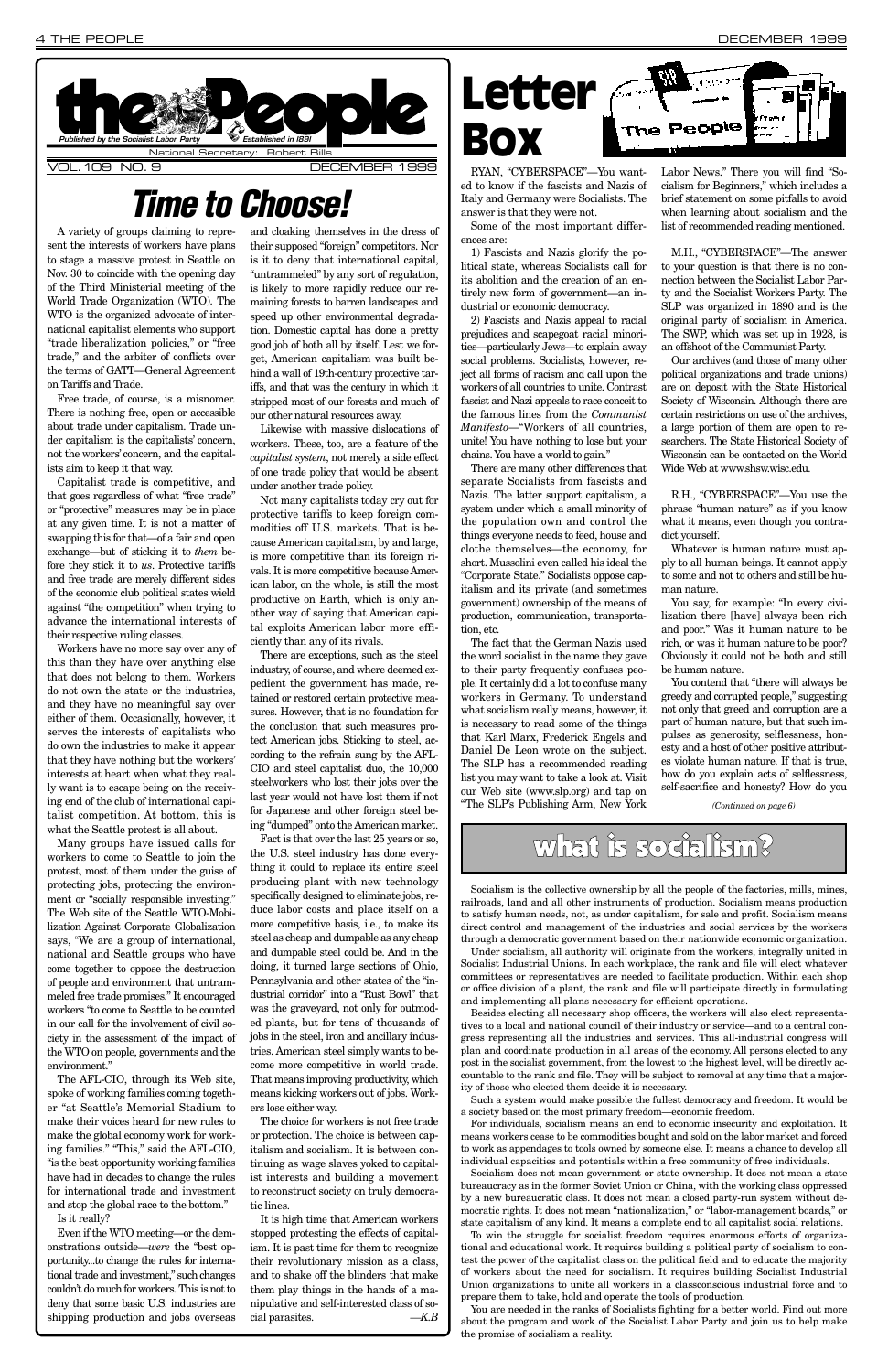#### *By Daniel De Leon* What is the trust?

The trust is essentially a tool of production. The difference between the trust and the oldest style of privately owned tool, seen now only in museums, is a difference, not of kind, but of degree.

Man is a tool-using animal. The tool adds inches to his stature over nature by increasing the productivity of his labor. The same instinct that led man to fashion the first tool pushes him on to improve it. The more perfect the instrument of production, the more abundant are the fruits of labor. The trend of civilization is to render the product of labor so abundant that the burden of arduous toil, together with want or the fear of want, for the material necessaries of life may be lifted from the shoulders and the minds of man, and, thus raised above animal needs, his individuality, his intellectual and moral faculties may have free play. The rungs of the ladder, up which man climbs towards civilization, are the ever more perfect tools of production. \*\*\*

The development of the tool, or instrument of production, is twofold. It gathers power individually; it also gathers power collectively, by concentration.

The tool gathers power individually by keeping lively step with the discoveries of science and the maturing genius of man; the old handloom becomes a steam and Northrop loom; the old agricultural implements become steam plows, reapers and harvesters.

The collective power, however, of the tool is gathered by a bitter experience. In the course of its growth, the tool encounters a

serious obstacle, that threatens it with nullification. Its aim, the increase of the store of wealth, is for a time balked. The tool is a weapon against the foe of the race—*poverty*. The wastefulness of competition turns the weapon's edge against itself. Only a long and bitter experience taught the lesson and suggested the remedy—*concentration*. The discovery once made, it points and paves the way to further improvements. First is born the *partnership* of two individuals; then follows the partnership of two or more partnerships the *corporation*; next appears the partner-

ship of several corporations—the *trust*. The trust is that doubly developed instrument of production that combines both the highest individual and the highest collective development so far reached. It brings the productivity of human effort up to the highest point so far attained by the individual perfection of the tool. As such, the trust raises man to giant's stature over nature; it is a weapon that makes for civilization.

But this is not the whole truth. \*\*\*

It is not over nature alone that the tool adds inches to the individual; it also adds inches to him over the toolless man. This pregnant socio-economic fact does not from the start manifest itself.

So long as the tool is slight and simple, he who wants it can readily bring it forth by the direct application of his labor to nature, and thereby place himself on a par with whomsoever already is in possession of its equal. But the tool develops. Its development is not from within, like organic matter. The feature of its development is the need and increasing need of other tools,

besides increased powers of steam and electricity, to carve it out of nature with, and thus render it more potent by rendering it more fruitful. The tool used in production presently needs two, three, four other tools to bring it forth. Even then its acquisition by individual man, to the end of enabling him to compete with those already in possession of its like, may not be impossible, though the process becomes harder by degrees. When, however, the tool has finally reached that individual perfection of a Northrop loom, a Mergenthaler typesetter, a hydraulic press, a steam plow, reaper and binder, a Westinghouse electric engine, a

cotton harvester, etc., and even long before that, none can any longer himself conjure forth its equal out of nature. When to this individual growth is coupled the collective development or concentration implied in the trust, free competition ceases de facto, whatever it may remain in theory.

Silicapitalism, if we may call it that,<br>
went silly last month when a federal<br>
judge issued a 207-page ruling in went silly last month when a federal which he found that, "Microsoft has demonstrated that it will use its prodigious market power and immense profits to harm any firm that insists on pursuing initiatives that could intensify competition against one of Microsoft's core products."

The trust is the highest form of collective development the tool can reach under the system of private ownership in the machinery of production. But the gigantic powers it wields over nature accrue to those only who hold it; to all others it becomes a scourge. As such, the trust blocks the nation's path on its march to civilization.

Once the tool has reached this stage, it stands transmuted into a social-industrial power that emphasizes the changes which society has been undergoing since the privately owned tool first appeared, especially since the time when it entered upon the period of its rapid development; it carries these changes further, and it forces to the fore a new social problem.

\*\*\*

We love to think that the Revolutionary Fathers gave our people political freedom. They did not. The ballot was conditioned upon property qualifications. This simple fact is of deep import in the study of the problem presented by the trust.

"The failure of one trust to free itself by ordinary means from the 'tyranny' of another trust, leads it to enter the field as the producer of its own raw material. An interesting fight of this kind is just at present being waged by two of the industrial giants of the country...."

> Then the tool of production was slight; it was easily acquired; and, consequently, property was the ready reward of industry. At such a time the role played by property was not yet manifest; indeed, it escaped the Revolutionary Fathers, except the two wisest and most far-seeing of them all— Franklin and Madison. At that time, accordingly, economic issues were absent from our party platforms; the people divided on issues essentially political. With the turning of the century a change comes over the surface; economic questions force themselves more and more to the front; they were prominent during the Jackson administrations; they became dominant in the Harrison-Van Buren campaign; today they are the all-absorbing topic. This change in the physiognomy of our politics has followed closely, and has been brought on by the development of the tool under the system of private ownership.

> Competition is predicated upon the capacity of competitors to sell equally cheap; this capacity depends upon the power to produce with equal abundance, and this, in turn, is in direct ratio to the development of the tool. With the approach and appearance in the country's industrial arena of a tool, privately owned and so far developed that its creation by those without it was no longer feasible, these ceased to be qualified for the competitive warfare, and the commonweal began to be differentiated into three hostile social classes:

> First, the proletariat—the wholly toolless class, who, no longer able to exercise their labor function without access to tools not owned by themselves, are reduced to the level of merchandise, and compelled to sell their labor power in the labor market for a living; Second, the middle class—the class who, though armed with tools sufficiently powerful to exclude the toolless class, find it harder and harder to hold their own in competition with the more powerful and ever-perfecting tools held by the class above; and, Third, the capitalist class—the class who, possessed of the prerequisites for successful competition, can shift work from their own to the shoulders of the proletariat; can live in idleness upon "profits"—i.e., upon the difference between what their employees produce and the "wages" paid to them—i.e., the market price of labor; and can, with their more abundant and cheaper production, undersell the class below and reduce it to the grade of proletarians. These class distinctions—proletarian dependence, deepening misery and increasing numbers; middle-class precariousness of existence, declining powers and ruin; capitalist idleness, swelling affluence and masterhood—together with the class conflicts into which capitalism casts society, long remained

Some Silicon Valley companies threw parties in celebration of the judge's findings. From another part of the country, the CEO of what one report described as "an upstart rival to Microsoft's Windows" said:

"The fact that Microsoft holds a monopoly for desktop operating systems is painfully obvious to anyone in this industry."

Judge Thomas P. Jackson's "finding of facts" has raised new interest in the meaning of monopoly and the antitrust laws that are supposed to inhibit certain "restraints on trade." Those laws date from the Sherman Anti-Trust Act of 1890, which was meant to outlaw "every contract, combination in the form of trust or otherwise, or conspiracy, in restraint of trade or commerce among the several states, or with foreign nations."

Ostensibly, antitrust laws also are supposed to help "consumers" by stimulating competition and, thereby, lowering prices. However, the only price that competition ever lowered was the price of labor power, or wages. Lower wages mean a lower cost of production, and it is that lower cost of production that allows one capitalist to compete by underselling another.

What antitrust laws are really meant to restrain is the concentration of capital, a process as natural to capitalism as competition itself. The only consumer they are meant to help is the capitalist consumer of the commodities needed to run their own industries.

"The trust...eliminates competition only in one branch of industry, and in doing so provokes greater antagonism between itself and the trusts producing the other commodities," Daniel De Leon observed in a 1904 editorial. "In the nature of things it so happens that every trust is also a consumer as well as producer. The cotton mill trust, for instance, consumes cotton, coal, machinery, oil and other requisites of cotton mills. While the cotton mill trust strives to produce as little as possible and supply the market at the highest prices obtainable, it wants on the other hand an 'overproduction' of the articles which it consumes in manufacturing.

That in essence is what the Microsoft case was really all about. As *Business Week* put it after the judge issued his ruling: "The climate of fear surrounding Microsoft hasn't completely dissipated...not by any means. PC makers are still reluctant to speak out against their sole supplier. Yet privately, some let 'er rip. 'Microsoft doesn't have friends among its customers; it has hostages,' says the CEO of one PC company."

There is a second aspect to the Microsoft case that should be mentioned, even if only in passing. *Business Week* touched on it when it speculated that "by the time the U.S. Supreme Court rules on a Microsoft appeal—the longest route to resolution in 2002 or 2003, technology will have moved far beyond the desktop PCs where Microsoft built its monopoly power."

While anything that Karl Marx may have had to say on the subject would be anathema to *Business Week*, it was Marx who summed this up best when he correctly observed that, while "competition breeds monopoly; monopoly, in turn, breeds competition."

There is yet a third aspect to the Microsoft case or, rather, to the question of concentrated capital. That third aspect doesn't touch on the economics so much as on the sociology of the question.

As noted, the Sherman Anti-Trust Act was enacted in 1890. Nonetheless, according to *The American Encyclopedia of Facts and Dates*, by 1896 "seven-eighths of America's wealth [was] controlled by one-eighth of its people."

It was against this background of increasingly concentrated wealth and power, despite the antitrust law, that the *New York Independent* invited eight writers to contribute to a series of articles on "The Trust." We don't know seven-eighths about who those writers were or what they had to say on the subject. However, one of the eight was Daniel De Leon, editor of *The People.* His contribution, "The Trust —From the Socialist Standpoint"—was printed by the *Independent* on March 4, and reprinted in *The People* of March 14, 1897.

De Leon's article on the sociology of the trust was also reprinted in *The People* of May 1, 1899, and two years later in the *Daily People* of Aug. 19, 1900. In 1903 it was chosen as one of three selections included in the SLP pamphlet *The Trusts*.

No record exists of De Leon's article having been reprinted after the 1903 pamphlet. We are pleased to end the drought by including it here as we mark the 147th anniversary of De Leon's birth on Dec. 14, 1852. *—Editor*

## **Before There Was Microsoft...**

## **The Trust– From the Socialist Standpoint**



*Daniel De Leon*

*(Continued on page 6)*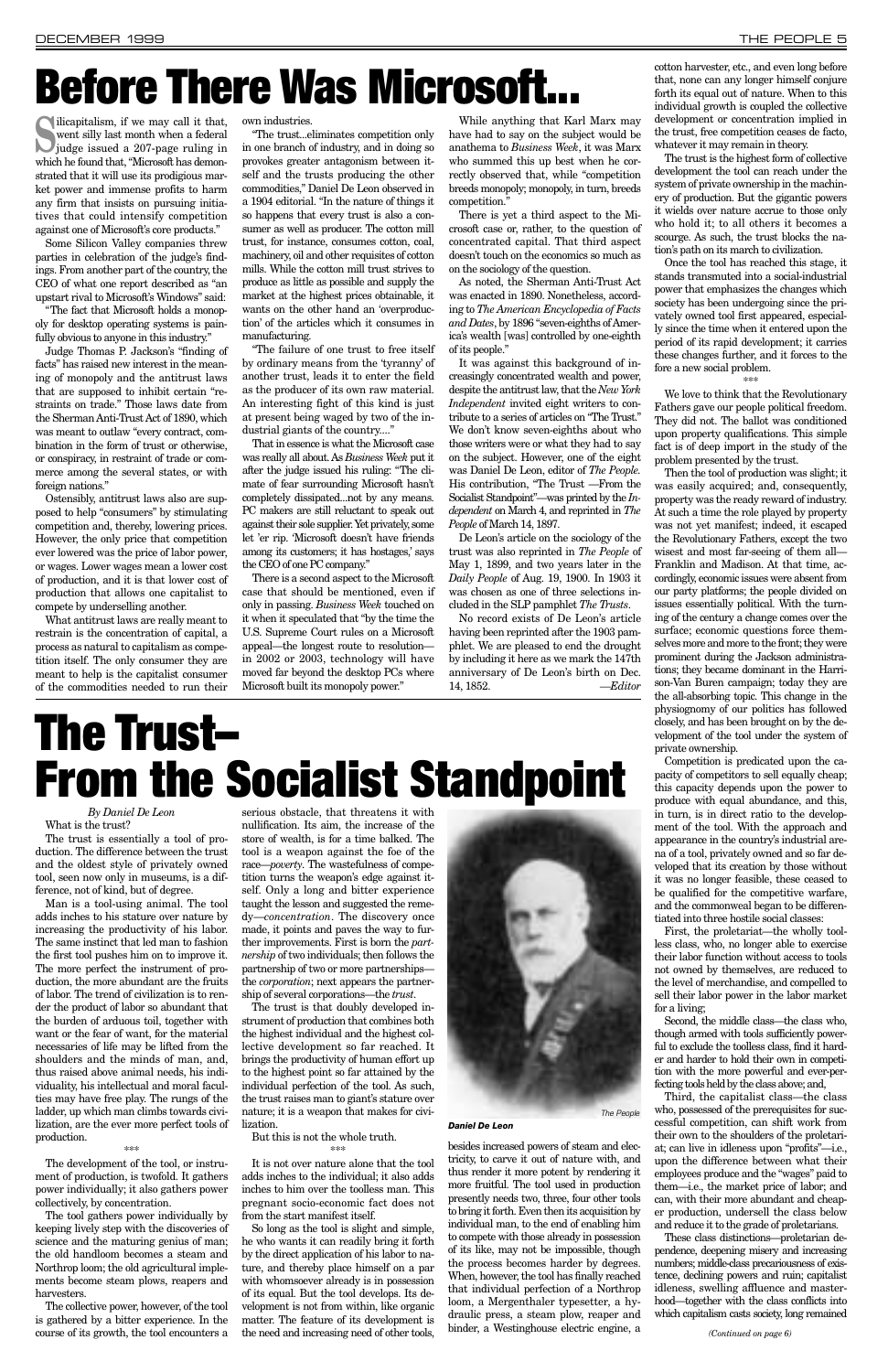In an accompanying table, *The Financial Review* listed the remuneration of the 10 top "earners." They go from \$18.8 million for number one, to \$2.08 million for number 10.

No wonder the capitalist class loves their system—and it is *their* system. It is organized totally for their benefit at the expense of the working class. For although the workers supply all the socially necessary labor power, they get in return only a pittance when compared to what is stolen from them. Today's massive inequality is an inevitable result of the capitalist system. The only way to achieve an equitable society is to abolish the private ownership of the means of production and replace it with social ownership, in a

word, socialism.

The SLP has the most advanced and civilized program for achieving the emancipation of the human race ever conceived in keeping with the highest, most noble aspirations of humankind.

We owe it to ourselves and to future generations to study and implement this program of Socialist Industrial Unionism formulated by the American Marxist, Daniel De Leon.

explain, for example, the voluntary actions of people who risked their lives to dig other people out from under the rubble in Turkey? How do you explain their violation of their "human nature"?

You ask, "Who will give up their right to own a business or a piece of land?" The suggestion is that the "right to own a business or a piece of land" is human nature. If that is true, capitalism must be against human nature because most people do not "own a business or a piece of land," and never will.

Fact is that human nature embraces all of these things, and that those that rise to the top at any given time or with any given individual are a direct reflection on their social surroundings—surroundings that have been changed more than once in history as new possibilities unfold. Remember, there was a time, not so long ago, when it was thought to be against human nature for women to vote, for African Americans to be free, for countries to live without kings and queens all of which proved to be false.

The idea that socialism is against human nature is very old and no better for its old age.

L.S., FT. LAUDERDALE, FLA.—Socialists reject anti-Semitism, as they reject all manifestations of racist and ethnic prejudice on the basic Marxist principle that calls upon the workers of the world to unite for their emancipation from capitalism and wage slavery, regardless of their national or ethnic background. Anti-Semitism is

particularly repugnant to Socialists for another reason, namely because Karl Marx and Daniel De Leon were both Jewish in origin.

R.H., ARLINGTON, TEX.— There is a political organization in Britain that calls itself "Socialist Labour Party." However, it is not the De Leonist or Marxist SLP we think you had in mind. It is a recent split-off from the Labour Party that now administers the British government. Unfortunately, *The People* has not been able to offer its readers a thorough analysis of this new "SLP," what it stands for and how it differs from the original British SLP. However, a brief editorial appeared in our issue of August 1996, under the heading of "Stealing Our Shadow."

R.N., WOODSIDE, N.Y.—Although the war is over the reasons behind it are still with us. We don't know how many of the leaflets you have left over, but one way to dispose of some of them might be at a local library. Many public libraries these days have tables or display racks where handouts and newspapers can be placed in reasonable quantities for library patrons to take for free. The SLP encourages its members and other supporters to take advantage of these outlets, and many do.

We must confess that we do not follow the activities of Elie Wiesel. From what you say regarding his observations on the war, however, we must suppose he is among those who saw a parallel between the "ethnic cleansing" in Kosovo

and the horrors that the Nazis committed in the 1940s.

wards U.S.-style share option packages on top of salary and cash bonuses." *(Continued from page 8)*

> The path to socialism passes through capitalism. There is no other way to get there. It cannot be flanked or leaped over. Capitalism creates the conditions that lead to many horrors, as have all forms of class rule. Not all those who apologize for it are necessarily hypocrites. They may simply fail to see that history is still being made, not just along the edges of capitalism in places like the Balkans, but also and more especially—in the industrially advanced countries. What they see in America or Western Europe strikes them as better than what they see in such places as Yugoslavia, Russia, China and other places that have not gotten as far down the road of development that leads to socialism as the United States and other industrialized countries have.

Hypocrisy and self-interest play their part, no doubt; but when that is said not all is said about progress. The war on Yugoslavia was not a "moral" one, as you well know. It was not waged for the sake of the suffering victims. The world is changing, however, and moving forward. The cheap commodities that Marx mentions in the *Communist Manifesto*as knocking down all Chinese walls of resistance to the spread of capitalism are, today, knocking down the walls of "national sovereignty," etc., held to be sacrosanct only a few decades—even just a few years—ago all over the globe.

> **Yes! I want to help support** *The People.* **Enclosed please find my contribution of \$**

**Address your questions to** *The People***, P.O. Box 218, Mountain View, CA 94042–0218, e-mail thepeople@igc.org, or fax (650) 938–8392.** 

> CITY\_\_\_\_\_\_\_\_\_\_\_\_\_\_\_\_\_\_\_\_\_\_STATE \_\_\_\_\_ ZIP\_ *[ ] Please send a receipt.(Contributions are not tax deductible.)* **Please do not mail cash. Make your check/money order payable to** *The People.* **Send to:** *The People***, P.O. Box 218 Mountain View, CA 94042-0218**

### The People's XMAS BOX

The capitalist class seeks to uphold the trust in order to maintain its own class supremacy. Its spokesmen tire not truthfully to point out the inevitableness of concentration in productive powers, together with the advantages that flow therefrom in increased production and cheapness; they conceal, however, the blood that stains the trail of the trust, or even deny the existence of such by inundating the country with rosy statistics, gotten up to order, on the condition of the people. But—"*Meliora probant, deteriora sequuntur*."\*

The middle class, tho itself ready to profit by the dependence of the toolless proletariat, is up in arms against the trust, whose superior power is crushing it. It chooses to see only the ravages wrought by the trust; it inveighs against "monopoly," while it upholds "capital"; ignorant of the economico-juridic contradiction implied in such a position, it clamors for the overthrow of the "monster," or, at least, for the clipping of its wings; and lawyers who are not jurists, together with economists who are not scientists, encourage the folly with their twaddle.

veiled. The trust rends the veil. The several views held on the trust are mainly the classconscious expressions of the three hostile economic classes into which capitalist society is divided, and which are shaken into classconsciousness by the relentless logic of capitalist development manifested in the appearance of the trust. *(Continued from page 5)*

> Lastly, goaded into mental activity by the smarts it suffers from the capitalist, and untrammeled by the class interests of the middle class, the classconscious proletariat is pushed beyond both the conservatism of the former and the reactionary posture of the latter. Its class interests reveal to it the two leading features of the trust; the de

velopment by concentration of the tool, which makes for progress, and its system of private ownership, which blocks progress; its class interests make it aware of the contradiction, and direct it to save the good and permanent feature by stripping it of the evil and temporary one. The classconscious proletariat pushes the evolutionary movement onward by straining for the public ownership of the trust. \*\*\*

The ladder, up which mankind has been climbing toward civilization, the ever more powerful tool of production, is the storm center around which the modern social storm rages.

The capitalist class seeks to keep it for its own exclusive use.

The middle class seeks to break it down, thereby throwing civilization back.

The proletariat seeks to preserve it and improve it, and to open it to all.

\_\_\_\_\_\_\_\_\_\_\_\_\_\_\_

\*They prove better things, but worse follows.—DDL

## **. . . Contrasts in Australia**

**. . . The Trust**

#### *(Continued from page 4)*

## **. . . Letter Box**



**ceived by the Monday preced-**information please call 440-237 **ing the third Wednesday of** 7933. **the month.**

**OHIO**

### **North Royalton**

### **Activities notices must be re-**ments will be served. For more

**Thanksgiving Affair—**Sections Akron and Cleveland will hold its annual Thanksgiving Affair on Sunday, Nov. 28, at the home of R. Burns, 9626 York Rd., North Royalton. Begins 1:30 p.m. Readers and their friends are invited for discussion. Refresh-lic is invited.

**OREGON**

**Portland Discussion Meetings—**Section Portland holds discussion meetings every second Saturday of the month. Meetings are usually held at the Central Library, but the exact time varies. For more information please call Sid at 503-226-2881. The general pub-

### **Pamphlets for Beginners**

| SOCIALIST LANDMARKS                                                                               |
|---------------------------------------------------------------------------------------------------|
| (Includes REFORM OR REVOLUTION,                                                                   |
| WHAT MEANS THIS STRIKE?,                                                                          |
| <b>BURNING QUESTION OF TRADES UNIONISM,</b>                                                       |
| and SOCIALIST RECONSTRUCTION OF SOCIETY \$ 1.50<br><b>By Daniel De Leon</b>                       |
| COMMUNIST MANIFESTO \$2.00<br>By Karl Marx and Frederick Engels; International Publishers edition |
| SOCIALISM: FROM UTOPIA TO SCIENCE \$4.95<br>By Frederick Engels; International Publishers edition |
| <b>WAGE-LABOR &amp; CAPITAL/</b>                                                                  |
| VALUE, PRICE & PROFIT \$4.95<br>By Karl Marx; International Publishers edition                    |
| CAPITALISM AND UNEMPLOYMENT \$.50                                                                 |
| SOCIALISM TODAY:                                                                                  |
| A Reply to Time Magazine $\dots\dots\dots\dots\dots\dots\dots\dots\dots\dots\dots$ \$ .25         |
| THE NATURE OF SOVIET SOCIETY \$.75                                                                |
| A convenient way to order is to check the pamphlets you want and send us                          |

this advertisement. Enclose check or money order payable to New York Labor News. Include \$1.00 postage on any order—or order **all 7 postpaid for \$14.50**.

> **NEW YORK LABOR NEWS P.O. Box 218 • Mtn. View, CA 94042-0218**

### **Steps You Can Take...**

You can help provide for the long-term financial security of *The People* by including a properly worded provision in your Will or by making some other financial arrangement through your bank. Write to the Socialist Labor Party, publisher of *The People*, for a free copy of the booklet, *Steps You Can Take*. Use this coupon.

|                                                   | Socialist Labor Party • P.O. Box 218 • Mountain View, CA 94042-0218 |
|---------------------------------------------------|---------------------------------------------------------------------|
| Please send a free copy of Steps You Can Take to: |                                                                     |
|                                                   |                                                                     |
|                                                   |                                                                     |
|                                                   | state __ zip_______                                                 |
|                                                   |                                                                     |



**NAME**

**ADDRESS APT.**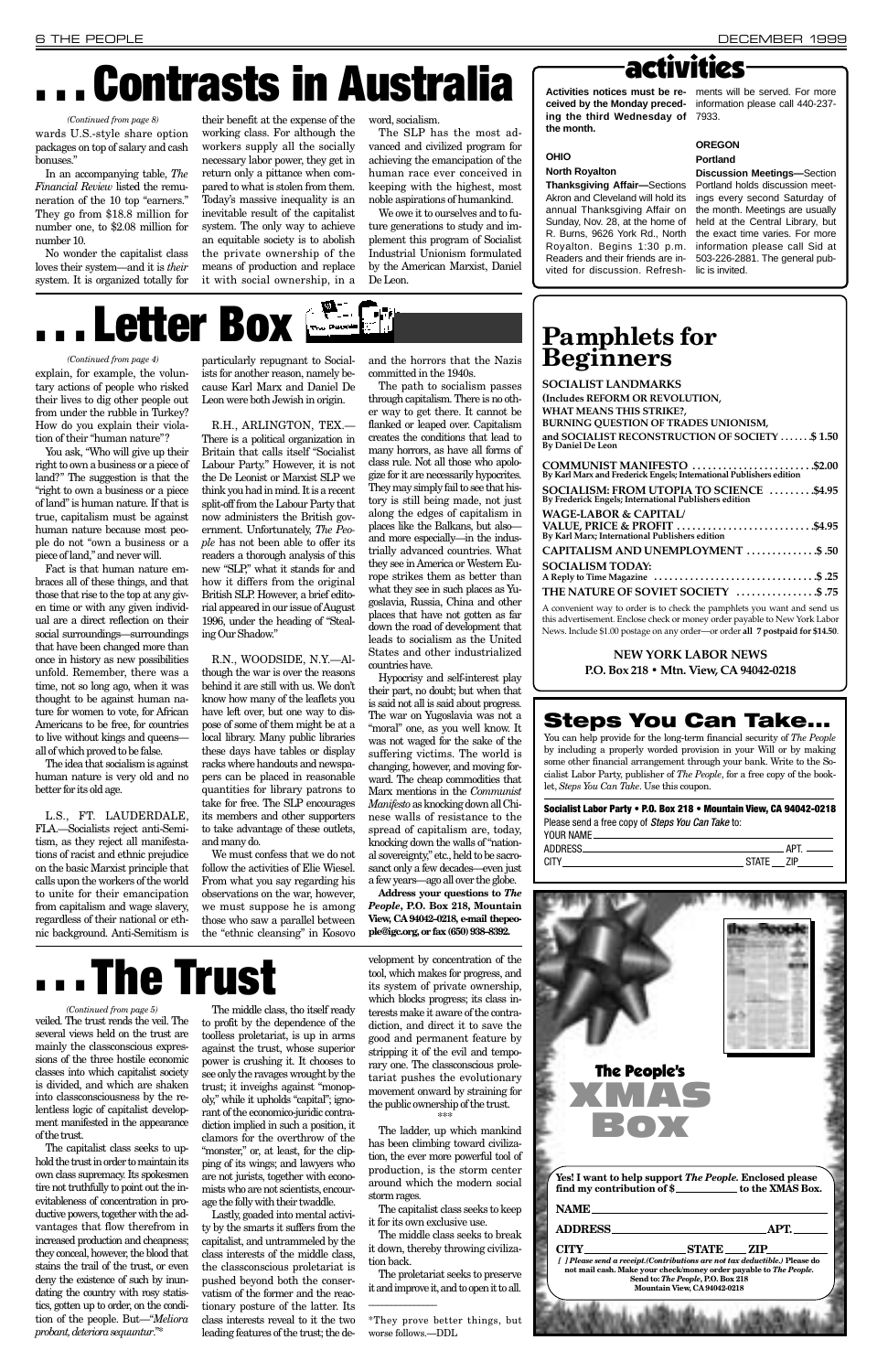The danger with all such nosetweaking, of course, is that it may come at just the wrong moment to be openly ignored for what it may really be. It should be remembered that China, too, has publicly accepted the U.S.-NATO accidental bombing explanation, or at least expressed a willingness to be somewhat mollified by U.S. payments for damages. However, that may not have been the real response. Years from now some historian might dig up the truth from a dusty pile of old documents in a dark and damp corner of a State Department or Pentagon basement, just as they are now rummaging through the archives of the old Soviet Union. In the meantime, however, there can be no disputing that all the countries mentioned have their own interests to pursue and that, as in the Caspian Basin and its from-the-west and from-the-east approaches, they must inevitably get into one another's hair. How dangerous that may be is still an open question, but major wars have been fought over less.

\_\_\_\_\_\_\_\_\_\_\_\_\_\_\_\_\_\_\_

Diane Secor contributed to this article.

*I was wondering how an individual might be able to obtain a certain item of leisure—let's say a TV, a computer, a board game or simply a puzzle—under socialism. Will there be stores where we will be able to go and just kind of be "given" these items (since there isn't a buy-sell situation), or would someone supply our needs and wants for us?* 

The number and variety of goods available under socialism will vastly exceed the number and variety of commodities available under capitalism, and with considerably less waste of resources and raw materials. That includes what our reader refers to as "items of leisure." There will also be stores where people can go and choose what they want or what they need from all the

goods that will be developed and made available. They will make their choices as freely as they make them today, but without the constraints imposed by the system of sale and purchase. No one, other than the individual, will decide what

he or she may need or want.

Modern technology used today to sell commodities over the World Wide Web will also be available for those who would prefer; but, again, without the constraints of sale and purchase as under capitalism.

People will be "given" nothing, except the opportunity to fill a productive and useful role in society. They will earn their right to consume goods and services by participating in their production and distribution.

Apart from all that, it should be added that there will be no money under socialism. With the abolition of private ownership of the means

of production and production for sale and profit, the need for money as a medium of exchange will disappear. With the establishment of a system of production for use, labor-time vouchers, which the worker may exchange for goods and services, will replace money.

Accordingly, under socialism workers will receive a labor-time voucher from their unions showing that they have worked a certain number of hours. This time voucher will entitle workers to withdraw from the social store as much as they contributed to it, after the necessary deductions are made for replacement of worn-out equipment, expansion of production, schools, parks, public health, etc.

Since under socialism the means of production will be collectively owned (as they were cooperatively produced), "deductions" for main-

taining and replacing them actually will not be deductions. And since the schools, parks, medical services, etc., will be for the use of all, neither will these really be deductions. In short, since the workers under socialism will collectively own the tools of production, the social services and everything else, making deductions for their maintenance and/or replacement, etc., simply will be providing for themselves, exactly as they will be providing for food, shelter, clothing, etc. Thus the workers will receive directly and indirectly all that they produce. Marx explained the use of

labor-time vouchers as follows:

"...Accordingly, the individual producer gets back—after the deductions—exactly as much as he gives to it. What he has given to it is his individual share of labor. For instance, the social labor day consists of the sum of the individual labor hours; the individual labor time of the single producer is the fraction of the social labor day supplied by him, his share of it. He receives from the community a check [or voucher] showing that he has done so much labor (after deducting his labor due to the common fund), and with this check he draws from the common store as much of the means of consumption as costs an equal amount of labor. The same quantity of labor that he has given to society in one form, he receives back in another form." (*The Gotha Program*)

**As to Sources**

As an organizer for the Committee of Interns and Residents (CIR), the oldest and largest doctor's union in the country, I am troubled by your sources used in this article. ["American Medical Assn. Backs New Doctors' Union," September

issue]

Your article states, "As *The People* observed in 1997 upon the formation of the first national union of doctors...." CIR was established in March 1958 and now has chapters in New York, New Jersey, Washington, D.C., Boston, Miami, Los Angeles and Northern California with over 10,000 members. This fall the Boston chapter celebrates its 30th anniversary as a formal collective bargaining unit. Last year our Los Angeles chapter celebrated

its 25th year.

Your article also quotes the president of San Francisco's California College of Podiatric Medicine (CCPM). I am currently working with podiatrists (employed by CCPM) at the Los Angeles County University of Southern California Medical Center in their efforts to seek union representation. CCPM pays these doctors a mere \$10,000 a year, despite the fact that they work 60 to 80 hours a week. Some of the podiatrists have been forced to support their families with food stamps or second jobs after their 60+ hours, which makes me wonder why you are quoting them as

experts in this article.

I, like many other health care union organizers, am deeply committed to organizing workers in health care in order to achieve the ultimate goal of a better health write about health care in the future, please use better sources.

John L. Simmons Los Angeles, Calif.

*ANSWER—As our reader noted, the article he questioned drew on an earlier article printed in 1997. ["First Doctors' Union Formed in San Francisco," April 1997] The writer of the first article took his information from the* San Francisco Chronicle *of Jan. 21, 1997. Unfortunately, the clipping he provided as his source of information is no longer on file.*

### of China's embassy at Belgrade may have been an accident, or it may have been a none-too-subtle hint that China should keep its nose out from where it isn't wanted. *(Continued from page 1)*

*However, according to a similar article that appeared in* The New York Times *on Oct. 26, 1996, "podiatrists announced on Thursday [Oct. 24, 1996] that they were forming the first nationwide labor union for doctors." The article was written by Steven Greenhouse under a heading of "Podiatrists to Form First Nationwide Labor Union for Doctors." That article should still be available through the archives section of the* Times' *Web site (www.nyt.com). The same* Times *article included the following passage:*

*"While the new union is the first nationwide union for doctors, local unions have been formed in California and Florida...."*

*No mention was made of the CIR by the* Times*, but "A Brief CIR History" on CIR's own Web site [cirdoc.org] states that "in 1957...the Committee of Interns and Residents (CIR) was formed." It goes on to state that, "In 1958...CIR won its first contract with New York City," and refers to subsequent organizing efforts in Boston, Miami and Los Angeles. Nonetheless, it makes no claim to being a national or na-* *tionwide union. Rather, it states that, "Last year, CIR voted to affiliate with the Service Employees International Union (SEIU, AFL-CIO), the country's largest union of health care employees."*

*Of course, all of this may be wrong and, as our reader suggested, there may be better sources available. If so, however, we are not aware of them. If he knows of any he would be doing us a great service by identifying them for future reference. —Editor*

### **For the Used and Abused**

Enclosed is my contribution for *The People's* Thanksgiving Fund. I wish I could give more, but that's all I can afford. You know what it's like to be on a fixed income. Use well to help those who have been used and abused by wage slavery.

> Harvey P. Kravitz Bremerton, Wash.

### **Appreciates SLP Web Site**

Thank you so much for having this Web site! This information was perfect for my project on why socialism could have been a good thing for the U.S. during the turn of the century. Thank you again!

> "Dakaro" via e-mail

*The People* **welcomes your letters and comments. Letters intended for publication should be brief (500 words or less) and on subjects of interest to our readers; longer letters may be shortened or not used. Anonymous letters are not printed, but names and addresses are withheld upon request. Write to** *The People***, P.O. Box 218, Mountain View, CA 94042–0218, e-mail thepeople@igc.org, or fax (650) 938–8392.**

### letters to the People

#### **U.S. Postal Service Statement of Ownership, Management and Circulation (Required by 39 U.S.C. 3685)**

- 1. Publication Title: *The People*
- 2. Publication No. 672-900 3. Filing Date: Oct. 1, 1999
- 
- 4. Issue Frequency: Monthly 5. Number of Issues Published Annually: 12
- 6. Annual Subscription Price: \$5.00
- 7. Complete Mailing Address of Known Office of Publication: 156 E. Dana St., Mountain View, Santa Clara County, CA 94041-1508 8. Complete Mailing Address of Headquarters or General Business Office of the Publisher:
- 156 E. Dana St., Mountain View, CA 94041-1508

## care system. If you should choose to **Question**

| Mountain View, CA 94041-1508                                                        | 9. Publisher: National Executive Committee, Socialist Labor Party, 156 E. Dana St.,         |                         |  |  |  |
|-------------------------------------------------------------------------------------|---------------------------------------------------------------------------------------------|-------------------------|--|--|--|
| Acting Editor: Robert Bills, 156 E. Dana St., Mountain View, CA 94041-1508          |                                                                                             |                         |  |  |  |
| Managing Editor: Robert Bills, 156 E. Dana St., Mountain View, CA 94041-1508        |                                                                                             |                         |  |  |  |
|                                                                                     | 10. Owner: Officers of the Socialist Labor Party — Robert Bills, National Secretary, 156 E. |                         |  |  |  |
| Dana St., Mountain View, CA 94041-1508. Members of the National Executive Commit-   |                                                                                             |                         |  |  |  |
| tee: Donna Bills, Bernard Bortnick, Chris Camacho, Bruce Cozzini, Luis A. Figueroa, |                                                                                             |                         |  |  |  |
| Michael Mahoney, Diane Secor, 156 E. Dana St., Mountain View, CA 94041-1508         |                                                                                             |                         |  |  |  |
|                                                                                     | 11. Known Bondholders, Mortgagees and Other Security Holders Owning or Holding 1            |                         |  |  |  |
| Percent or More of the Total Amount of Bonds, Mortgages or Other Securities: None.  |                                                                                             |                         |  |  |  |
| 12. N/A                                                                             |                                                                                             |                         |  |  |  |
| 13. Publication Name: The People                                                    |                                                                                             |                         |  |  |  |
| 14. Issue Date for Circulation Data Below: September 1999                           |                                                                                             |                         |  |  |  |
| 15. Extent and Nature of Circulation:                                               | Average No. Copies                                                                          | Actual No. Copies of    |  |  |  |
|                                                                                     | each issue during                                                                           | single issue published  |  |  |  |
|                                                                                     | preceding 12 months.                                                                        | nearest to filing date. |  |  |  |
| a. Total Number of Copies Printed                                                   |                                                                                             |                         |  |  |  |
| (net press run)                                                                     | 10,983                                                                                      | 9,800                   |  |  |  |
| b. Paid and/or Requested Circulation:                                               |                                                                                             |                         |  |  |  |
| 1. Sales through dealers and carriers,                                              |                                                                                             |                         |  |  |  |
| street vendors and counter sales.                                                   | 7,142                                                                                       | 7,215                   |  |  |  |
| 2. Mail Subscriptions                                                               |                                                                                             |                         |  |  |  |
| (paid or requested)                                                                 | 2,054                                                                                       | 2,008                   |  |  |  |
| c. Total Paid and/or                                                                |                                                                                             |                         |  |  |  |
| Requested Circulation (15b1 + 15b2):                                                | 9,196                                                                                       | 9,223                   |  |  |  |
| d. Free Distribution by Mail:                                                       | 1,128                                                                                       | $-0-$                   |  |  |  |
| (Samples, Complimentary, and Other Free)                                            |                                                                                             |                         |  |  |  |
| e. Free Distribution Outside the Mail                                               |                                                                                             |                         |  |  |  |
| (Carriers or Other Means)                                                           | -0-                                                                                         | $-0-$                   |  |  |  |
| f. Total Free Distribution                                                          |                                                                                             |                         |  |  |  |
| (Sum of 15d and 15e)                                                                | 1,128                                                                                       | -0-                     |  |  |  |
| g. Total Distribution (Sum of 15c and 15f):<br>h. Copies Not Distributed:           | 10,324                                                                                      | 9,223                   |  |  |  |
| 1. Office use, leftovers, spoiled                                                   | 659                                                                                         | 577                     |  |  |  |
| 2. Returns from news agents.                                                        | -0-                                                                                         | $-0-$                   |  |  |  |
| i. Total $(g + h1 + h2)$ should equal net                                           |                                                                                             |                         |  |  |  |
| press run shown in a)                                                               | 10,983                                                                                      | 9,800                   |  |  |  |
| Percent Paid and/or Requested Circulation                                           | 89%                                                                                         | 100%                    |  |  |  |
| 16. I certify that the statements made by me above are correct and complete.        |                                                                                             |                         |  |  |  |
|                                                                                     |                                                                                             | <b>Robert Bills</b>     |  |  |  |
|                                                                                     |                                                                                             | <b>Acting Editor</b>    |  |  |  |
|                                                                                     |                                                                                             |                         |  |  |  |

### **USA NATIONAL HEADQUARTERS**

NATIONAL OFFICE, SLP, P.O. Box 218, Mtn. View, CA 94042-0218; (650) 938- 8359; fax (650) 938-8392; e-mail: thepeople@igc.org; Web site: www.slp.org.

**AKRON, OHIO** Call (330) 864-9212.

#### **ALBANY/ SCHENECTADY, N.Y.**

SLP, P.O. Box 105, Sloansville, NY 12160-0105.

**CHICAGO** SLP, P.O. Box 642, Skokie, IL 60076-0642.

#### **CLEVELAND** Robert Burns, 9626 York Rd., N. Royalton, OH 44133. Call

(440) 237-7933. **CORPUS CHRISTI, TEX.**

Call (512) 991-0287.

**DALLAS** Call Bernie at (972) 458-2253.

#### **DENVER** For SLP information, call (303) 426-5108.

**DULUTH** For information, call Rudy Gustafson at (218) 728-3110.

**EASTERN MASS.** Call (781) 444-3576.

**HOUSTON** Call (713) 721-9296.

**MIAMI**

Call (305) 892-2424.

(860) 347-4003. **MILWAUKEE**

SLP, 1563 W. Rogers St.,

#### Milwaukee, WI 53204- 3721. Call (414) 672-2185.

447-9897. **NEW YORK** Call (516) 829-5325. **OAKLAND, CALIF.**

(215) 233-3056.

### **PITTSBURGH** Call (412) 751-2613. **PONTIAC, MICH.** Call (810) 731-6756.

**NEW LONDON, CONN.** SLP, 3 Jodry St., Quaker 98103. **ST. PETERSBURG, FLA.**

#### Hill, CT 06375. Call (203) Call (727) 321-0999. **SOUTH BEND, IND.**

**PORTLAND, ORE.** SLP, P.O. Box 4951, Portland, OR 97208. Call (503) 226-2881.

#### SLP, P.O. Box 70034, Sunnyvale, CA 94086-0034. **S.W. VIRGINIA**

**SAN JOSE**

Call (650) 938-8370. **OCEANSIDE, CALIF.** Call (760) 721-8124. Thad Harris, P.O. Box 1068, St. Paul, VA 24283-0997. Call (540) 328-5531. Fax (540 ) 328-4059.

Sunnyvale, CA 94086- 0034. (650) 938-8370. **SEABROOK, N.H.** Call (603) 770-4695.

#### **PHILADELPHIA** SLP, P.O. Box 28732, Phila-**AUSTRALIA**

### **MIDDLETOWN, CONN.** SLP, 506 Hunting Hill Ave., Middletown, CT 06457. Call directory

**SEATTLE**

SLP, P.O. Box 31045, Wallingford Station, Seattle, WA

delphia, PA 19151. Call Brian Blanchard, SLP of Australia, 58 Forest Rd., Trevallyn, Launceston, Tasmania 7250, Australia. Call 0363-341952.

Jerry Maher, 211 S. Michigan St., #505, South Bend, IN 46601. Call (219) 234- 2946.

**SACRAMENTO, CALIF.** SLP, P.O. Box 2973, Sacra mento, CA 95812. 1949 (fax).

### **SAN FRANCISCO/ VANCOUVER**

SLP, P.O. Box 70034, Kay Ave., Box 824, Burnaby, BC, V5H 4M9. Call J.

### **CANADA NATIONAL**

**HEADQUARTERS** SLP, 1550 Laperriere Ave., Ottawa, Ont., K1Z 7T2. Call Doug Irving at (613) 728-

5877 (hdqtrs.); (613) 226- 6682 (home); or (613) 725-

### SLP, Suite 141, 6200 Mc-

Minal at (604) 526-3140.



## **. . . Chinese Embassy**